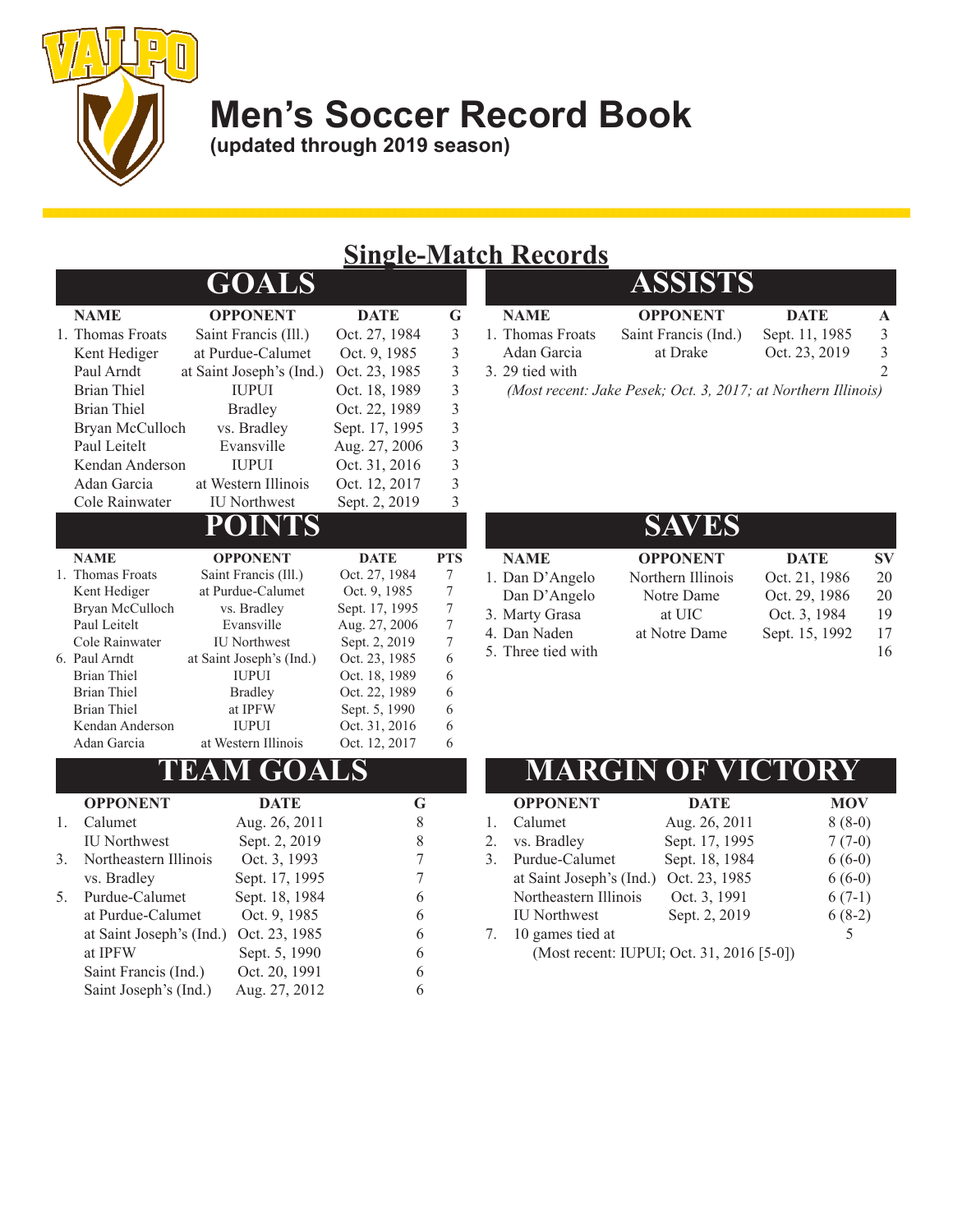

# **Men's Soccer Record Book**

**(updated through 2019 season)**

#### **GOALS**

|    | <b>PLAYER</b>      | YEAR | <b>GOALS</b> |
|----|--------------------|------|--------------|
| 1. | <b>Brian Thiel</b> | 1989 | 14           |
| 2. | Laszlo Balla       | 1988 | 12           |
|    | <b>Brian Thiel</b> | 1991 | 12           |
|    | 4. Scott Daly      | 2001 | 11           |
| 5. | Tony Dal Santo     | 1996 | 10           |
|    | Isaiah Madrid      | 2016 | 10           |
|    | 7. Laszlo Balla    | 1987 | 9            |
|    | <b>Brian Thiel</b> | 1990 | 9            |
|    | Tony Dal Santo     | 1997 | 9            |
|    | J.J. Ruane         | 1998 | 9            |
|    | Ben Olson          | 2002 | 9            |
|    | Rafael Mentzingen  | 2017 | 9            |
|    | Adan Garcia        | 2017 | 9            |
|    | SAVES              |      |              |
|    | <b>PLAYER</b>      | YEAR | <b>SAVES</b> |
|    | Aaron Rhame        | 1996 | 196          |
|    |                    |      |              |

| 1. Aaron Rhame   | 1996 | 196 |
|------------------|------|-----|
| 2. Aaron Rhame   | 1997 | 159 |
| 3. Rich Naden    | 1990 | 144 |
| 4. Dan D'Angelo  | 1986 | 133 |
| 5. Aaron Rhame   | 1998 | 118 |
| 6. Dan Naden     | 1992 | 117 |
| 7. Dan Naden     | 1991 | 112 |
| 8. Marty Grasa   | 1984 | 104 |
| Mike Sernel      | 2000 | 104 |
| 10. Marc Cilfone | 2001 | 102 |

### **Single-Season Records**

|                  | <b>SSISTS</b>            |             |             |  |  |  |
|------------------|--------------------------|-------------|-------------|--|--|--|
|                  | <b>PLAYER</b>            | <b>YEAR</b> | <b>ASTS</b> |  |  |  |
| 1.               | Brian Thiel              | 1990        | 8           |  |  |  |
| $\overline{2}$ . | Bryan McCulloch          | 1996        | 7           |  |  |  |
|                  | Adrian Ortiz             | 2007        | 7           |  |  |  |
| 4.               | Darryl Craig             | 1984        | 6           |  |  |  |
|                  | Mike Haas                | 1987        | 6           |  |  |  |
|                  | Doug Dafforn             | 1991        | 6           |  |  |  |
|                  | Jon Flugstad             | 2002        | 6           |  |  |  |
|                  | D.J. Catrow              | 2005        | 6           |  |  |  |
| 9.               | Darryl Craig             | 1985        | 5           |  |  |  |
|                  | Laszlo Balla             | 1988        | 5           |  |  |  |
|                  | Mikhal Pryadilinkov 1997 |             | 5           |  |  |  |
|                  | Isaiah Madrid            | 2016        | 5           |  |  |  |

|    | GOALS AGAINST    |             |            |
|----|------------------|-------------|------------|
|    | <b>PLAYER</b>    | <b>YEAR</b> | <b>GAA</b> |
| 1. | Kyle Zobeck      | 2011        | 0.66       |
| 2. | Nico Campbell    | 2015        | 0.76       |
| 3. | Kyle Zobeck      | 2012        | 0.81       |
|    | Nico Campbell    | 2014        | 0.81       |
| 5. | Nico Campbell    | 2016        | 0.93       |
| 6. | Ryan Schwarz     | 2009        | 1.07       |
| 7. | Tom Serratore    | 2013        | 1.13       |
|    | Nacho Miras      | 2018        | 1.13       |
| 9. | Kyle Zobeck      | 2008        | 1.47       |
|    | 10. Ryan Schwarz | 2007        | 1.57       |
|    |                  |             |            |

#### **POINTS PLAYER YEAR PTS** 1. Laszlo Balla 1988 29 Brian Thiel 1989 29 3. Brian Thiel 1991 28 4. Brian Thiel 1990 26<br>5. Isaiah Madrid 2016 25 5. Isaiah Madrid 2016 25<br>6. Scott Daly 2001 23 6. Scott Daly 2001 23<br>
7. Tony Dal Santo 1997 22 7. Tony Dal Santo 1997 22<br>Adan Garcia 2017 22 Adan Garcia 2017 22<br>Laszlo Balla 1987 21 9. Laszlo Balla 1987 21<br>Tony Dal Santo 1996 21 Tony Dal Santo 1996

|    | SHUTOUTS      |             |    |
|----|---------------|-------------|----|
|    | <b>PLAYER</b> | <b>YEAR</b> | SΟ |
|    | Kyle Zobeck   | 2011        | 11 |
| 2. | Nico Campbell | 2015        | 8  |
| 3. | Ryan Schwarz  | 2009        | 7  |
|    | Nico Campbell | 2016        |    |
| 5. | Kevin Hughes  | 1987        | 6  |
|    | Nico Campbell | 2014        | 6  |
| 7. | Jeff Oleck    | 2005        | 5  |
|    | Kyle Zobeck   | 2008        | 5  |
|    | Kyle Zobeck   | 2012        | 5  |
|    | Nacho Miras   | 2018        |    |

2015 Avery 7-6-5

| <b>TEAM GOALS</b> |              |              | <b>OPP. GOALS</b> |             |              |              | <b>WINS</b><br>TEA<br>M |    |             |              |              |
|-------------------|--------------|--------------|-------------------|-------------|--------------|--------------|-------------------------|----|-------------|--------------|--------------|
| <b>YEAR</b>       | <b>COACH</b> | $W-I$        | <b>GOALS</b>      | <b>YEAR</b> | <b>COACH</b> |              | <b>W-L GOALS</b>        |    | <b>YEAR</b> | <b>COACH</b> | $W-L-T$      |
| 1. 1985           | Jeftich      | $7 - 8 - 1$  | 41                | 2011        | Avery        | $9 - 6 - 5$  | 14                      |    | 2009        | Avery        | $10 - 7 - 2$ |
| 2. 1990           | Jeftich      | $4 - 15 - 1$ | 34                | 2015<br>2.  | Avery        | $7 - 6 - 5$  | 15                      |    | 2016        | Avery        | $10 - 5 - 4$ |
| 3. 1986           | Jeftich      | $7 - 8 - 1$  | 32                | 1987<br>3.  | Jeftich      | $9 - 6 - 1$  | 16                      | 3. | 1987        | Jeftich      | $9 - 6 - 1$  |
| 1987              | Jeftich      | $9 - 6 - 1$  | 32                | 2010        | Avery        | $9 - 8 - 2$  | 16                      |    | 2010        | Avery        | $9 - 8 - 2$  |
| 5. 2016           | Avery        | $10 - 5 - 4$ | 31                | 2012<br>5.  | Avery        | $6 - 9 - 5$  | 17                      |    | 2011        | Avery        | $9 - 6 - 5$  |
| 6. 1984           | Jeftich      | $7 - 7 - 0$  | 30                | 2014        | Avery        | $8 - 5 - 6$  | 17                      | 6. | 1997        | Mrak         | $8 - 12 - 1$ |
| 2017              | Avery        | $8 - 9 - 1$  | 30                | 2016<br>7.  | Avery        | $10-5-4$     | 18                      |    | 2014        | Avery        | $8 - 5 - 6$  |
| 8. 1998           | <b>Mrak</b>  | $6 - 11 - 1$ | 29                | 2009<br>8.  | Avery        | $10 - 7 - 2$ | 21                      |    | 2017        | Avery        | $8 - 9 - 1$  |
| 9. 1996           | Mrak         | $6 - 13 - 3$ | 28                | 2018        | Avery        | $5 - 8 - 4$  | 2.1                     | 9. | 1984        | Jeftich      | $7 - 7 - 0$  |
| 1997              | Mrak         | $8 - 12 - 1$ | 28                | 10.2013     | Avery        | $5 - 8 - 5$  | 22                      |    | 1985        | Jeftich      | $7 - 8 - 1$  |
| 2009              | Avery        | $10 - 7 - 2$ | 28                |             |              |              |                         |    | 1986        | Jeftich      | $7 - 8 - 1$  |
|                   |              |              |                   |             |              |              |                         |    | 2006        | Mrak         | $7 - 10 - 0$ |